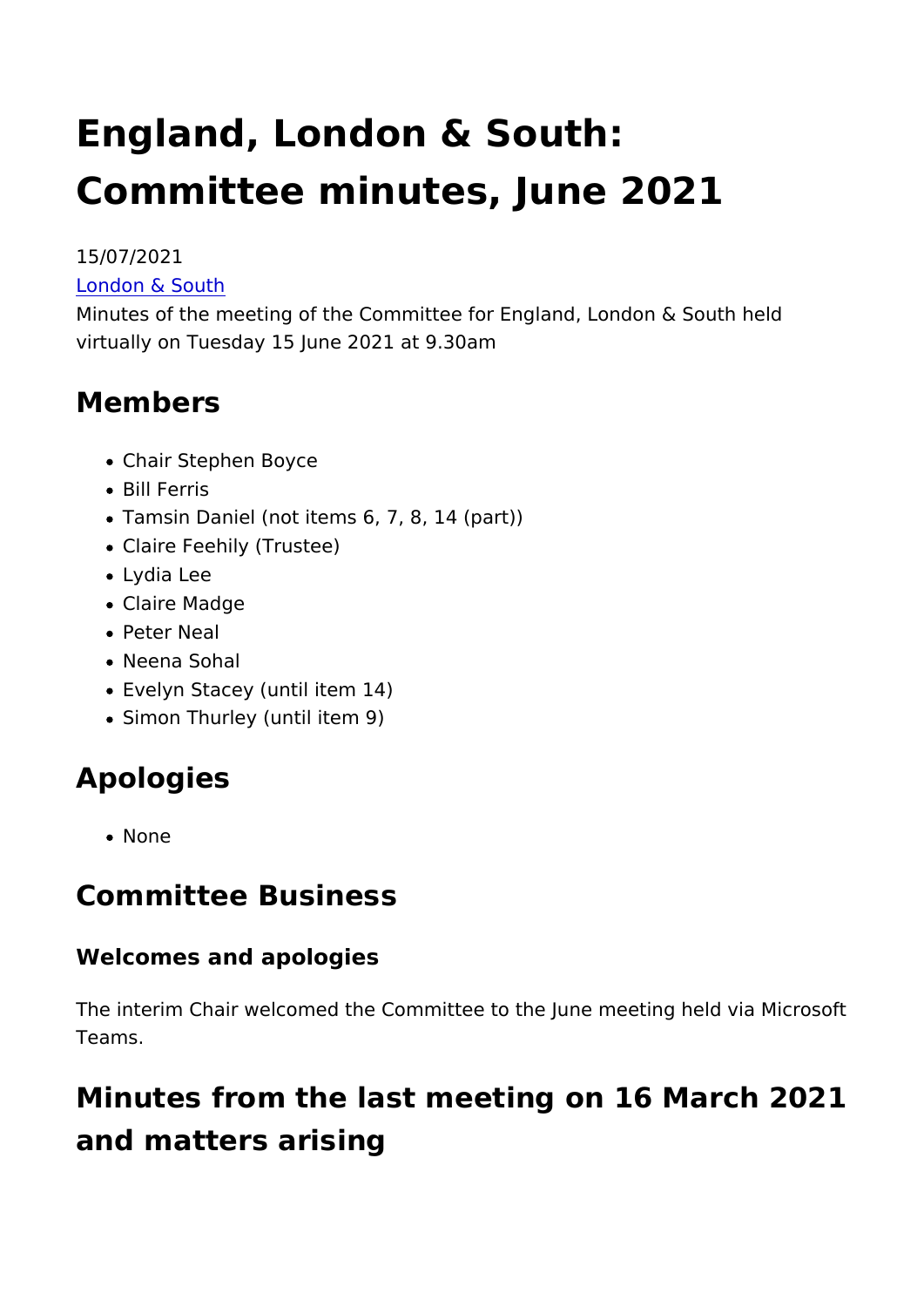The minutes were agreed as a true record of the meeting.

There were no matters arising.

### **Declarations of Interest**

Tamsin Daniel declared an interest in the Heritage Horizons application made by Plymouth City Council and left the meeting for that item.

### **Chair's Report**

The Interim Chair had circulated a written report on the following, which was noted with thanks:

#### **Events**

- cultural learning in outdoor spaces and places
- panel member for Real Ideas Organisation webinar

#### **Training attended**

- environmental sustainability
- Equality, Diversity & Inclusion

#### **Project visits**

- Bevis Marks Synagogue project launch (virtual)
- SAVED Shaftesbury Abbey project film (online)
- Heritage Horizons Awards virtual visits SS Great Britain and Plymouth City Council
- Dorset Museum preview tour and radio interview, and how transformational this award had been to put the museum on a par with metropolitan museums.

After Committee members introduced themselves, the Chair of the Heritage Fund gave a verbal report, that included:

- there was an amazing array of talent on the Committee
- the review of governance was in progress still. Recruitment of Chairs for the Committees for England (who would be trustees as well) was underway. The Chair thanked Committee members for extending their terms and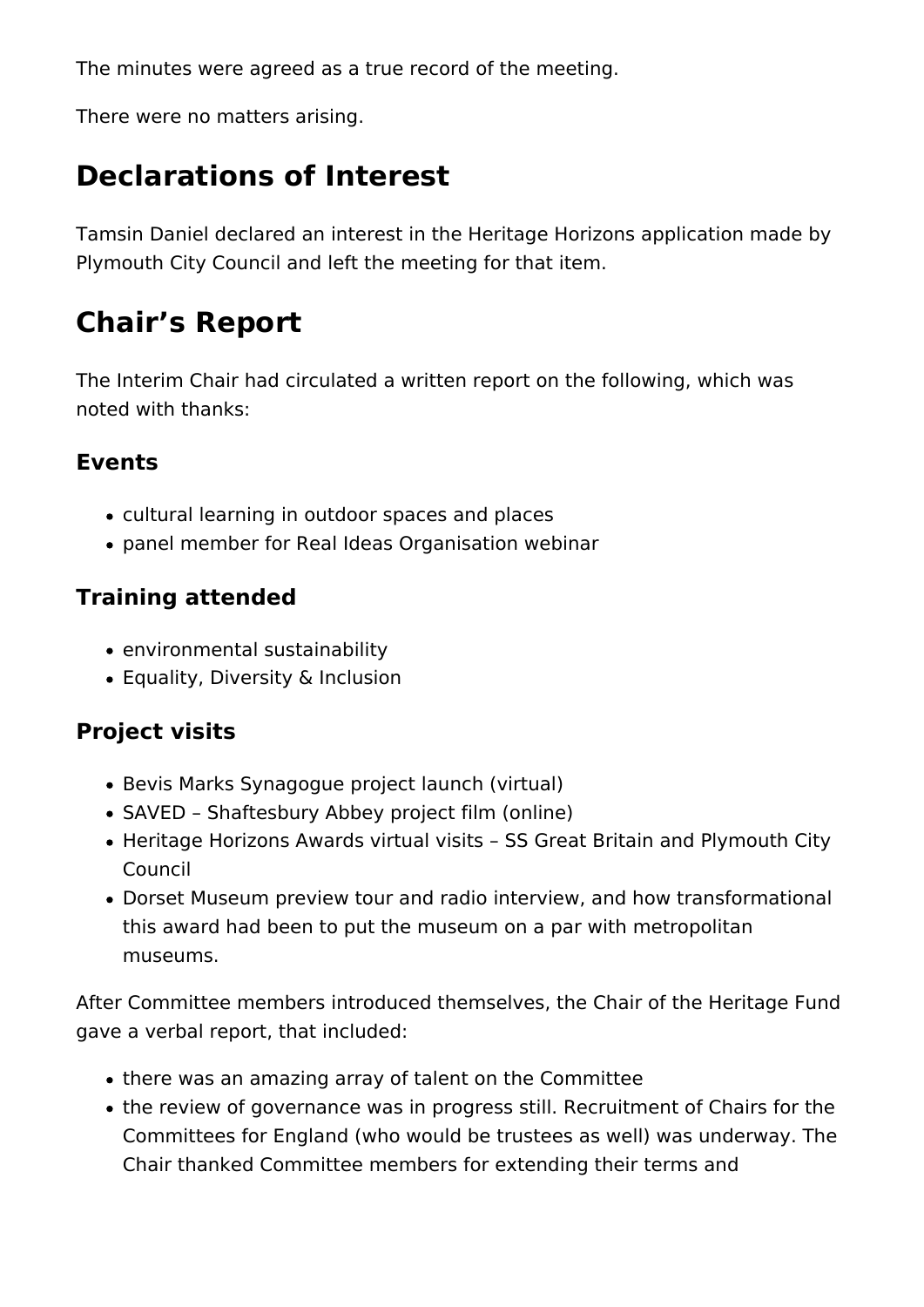transitioning from the former committees for London, South East and South West

The Heritage Fund would invest between £6 & £7bn over the next 20 years, and the importance of ensuring that the UK was a better place for all

# **Corporate Update**

Eilish McGuinness presented the corporate update. From the report circulated, Eilish highlighted the celebration of 40 years of the National Memorial Heritage Fund, including the panel discussion chaired by Tristram Hunt, available to view.

The Chair of the Audit Committee had held its end of year review. She had been pleased with the third party confirmation of the performance of The Heritage Fund over the previous year.

### **Annual Report and Team Plan**

Stuart McLeod and Michelle Roffe presented the Annual Report for 2020/21 and Team Plan for 2021/22. Both were noted with thanks. They highlighted:

- this had been a year like no other, with thanks to the Team for the way they adapted and rose to the challenge
- the London Wildlife Trust: as an example of how the Team had used a full toolkit of support measures for projects experiencing issues due to the pandemic after listening to the needs of the grantee
- the benefits of stakeholder engagement
- the gap between aspirations and applications on the inclusion outcome
- forthcoming work on values, behaviours and EDI
- committee appointments, the change in role of the Chair (becoming a Trustee) and induction.

Comments and questions included:

- the importance of the inclusion outcome, and that this was integral to a project (and could not be bolted)
- the importance of longer term evaluation, especially of the resilience of the grantee, over a three to five year period
- being sustainable was costly upfront, with the benefits realised over a longer period, and would require retrofit of buildings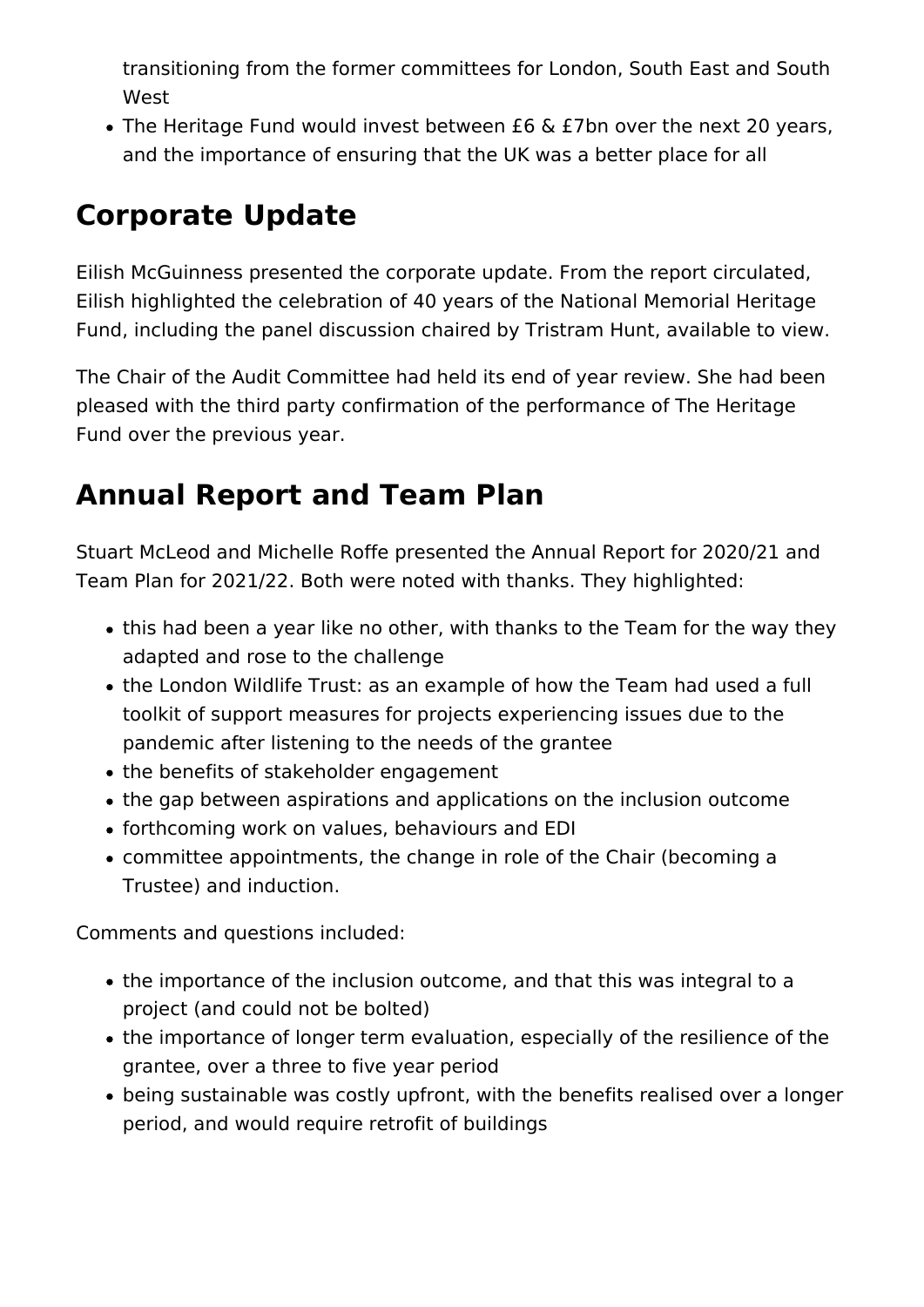- those Committee members who continued to serve could buddy new appointees
- thanks from all Committee members to the Team for work over the past 12 months
- more applications were required from groups without capital assets and those led by members of diverse ethnic communities

### **Area Director's Report**

Stuart McLeod presented the report that included the local context to the corporate update. Stuart gave an update of the Future Parks Accelerator funding programme.

The Committee agreed that Future Parks Accelerator was an ambitious programme, and not all of the applicants would have been able to complete. It was important to understand why, and incorporate learnings into future programmes.

### **Areas of Focus**

Selina Papa presented an update on the Areas of Focus. She was joined by Andrew North and David Farrimond on mapping. This was noted with thanks.

The Committee asked that the chart and maps be provided by email.

Simon Thurley left the meeting at this point.

### **Area Budget Overview**

Michelle Roffe presented the budget paper and provided the Committee with an overview of key details. The Committee noted that the target saving of 20% remained.

The budget was £68.2m.

# **SF4 Delivery round applications for discussion and decision**

#### **The Big Church Project (Restore) - The Roof**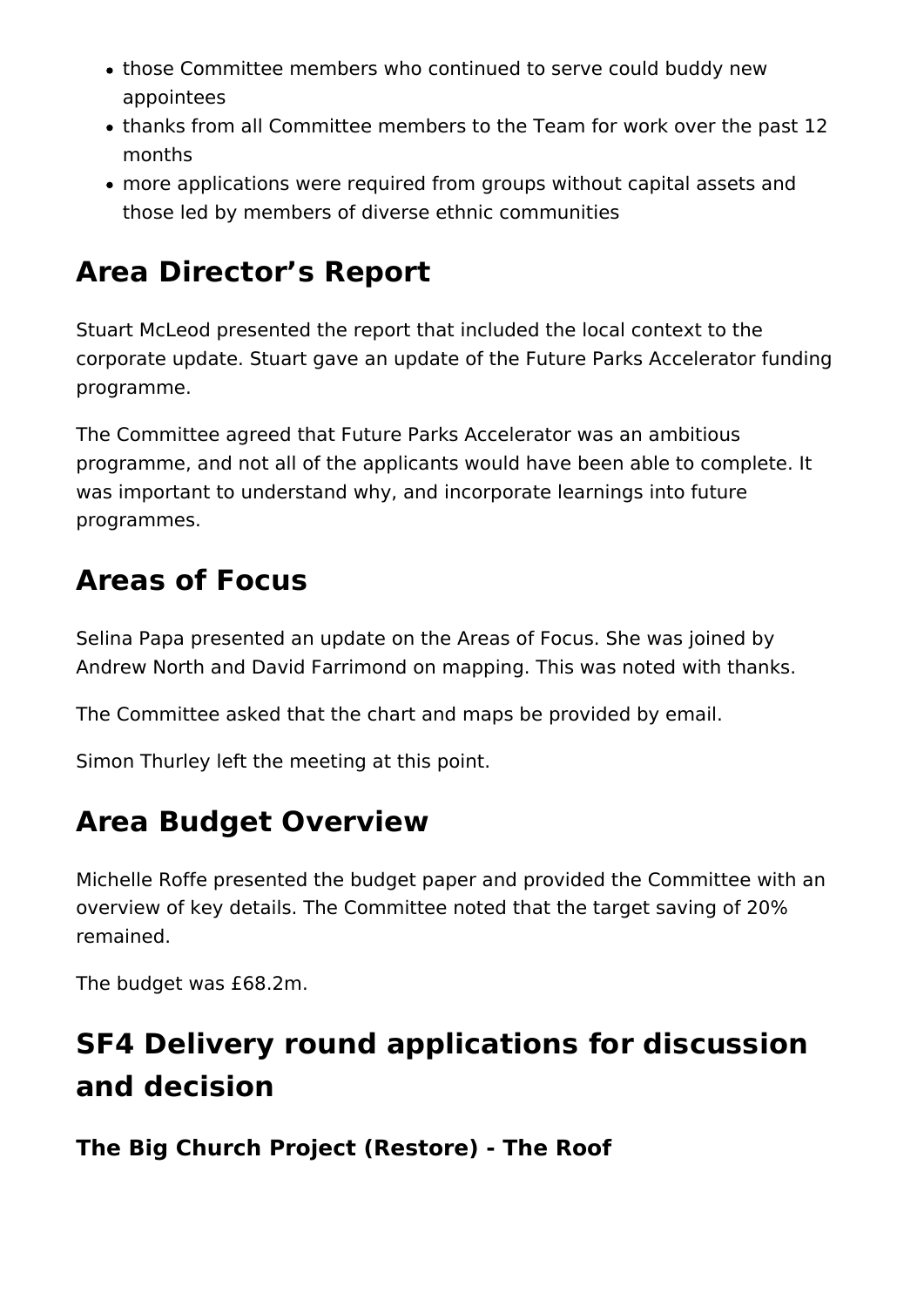Applicant: Blandford Forum PCC

Request: £664,400 (52%)

Project summary: To restore, regenerate and revive the Georgian Church in the Market Place reflecting its builders' purpose, and serving community needs in the 21st century.

Previous grant award: The Committee for South West England awarded a first round pass of £743,200, including a development grant of £78,800 (65% of total eligible development costs) in December 2018.

The Committee for London and South **awarded** a grant of £664,400 (52%).

#### **Revitalising Newport Minster**

Applicant: The Minster Church of St Thomas, Newport

Request: £869,000 (37%)

Project summary: Newport Minster was the principal civic and spiritual building for the Isle of Wight. The vision was to develop a space to serve all who live, work or visit the Island. The building refurbishment would remove current barriers for its use and enjoyment, and make it welcoming and accessible to all.

Previous grant award: The Committee for South East England had awarded a firstround pass of £999,700, including development grant of £130,700 (49% of eligible development costs) in December 2018.

The Committee for London and South **awarded** a grant of £869,000 (37%).

# **SFF Delivery round applications for discussion and decision**

#### **The Urban Nature Project: communities acting for local wildlife**

Applicant: Natural History Museum

Request: £3,231,900 (23%)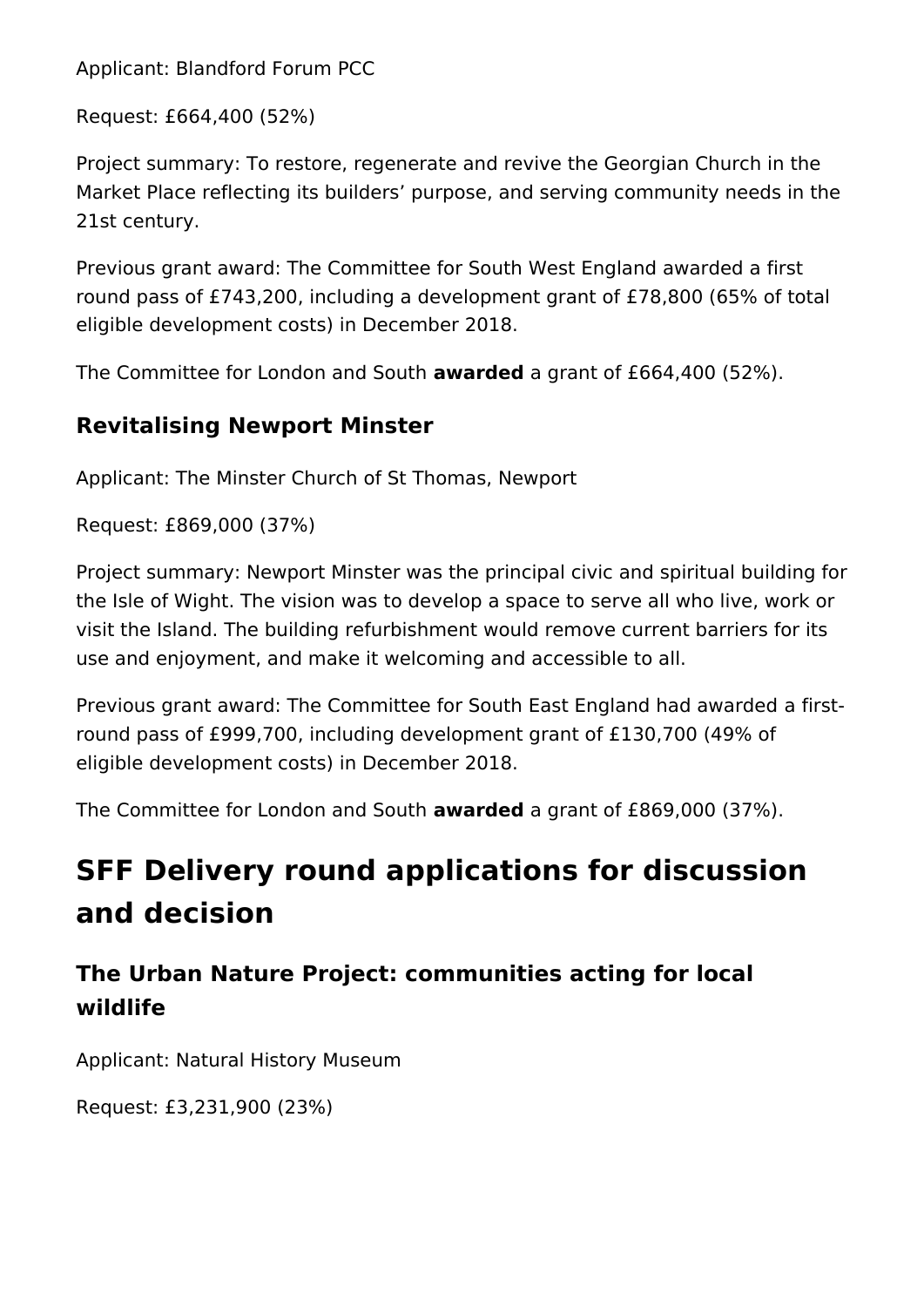Project summary: The Urban Nature Project would respond to a key challenge of our time: how scientists, nature conservationists and society could work together to better understand the threats to, and improve the state of, UK urban biodiversity. Towns and cities were now a key place to engage people in supporting the UK's natural heritage, for the benefit of both people and nature.

Previous grant award: The Committee for London and South awarded a development grant of £210,900 (37%) and a potential delivery grant of £3,231,900 in September 2019.

The Committee for London and South **awarded** a grant of £3,231,900 (23%).

### **Prioritisation of Delivery round items**

The Committee noted that all three projects had been rated as high by at least three quarters of the Committee. Therefore, they would be rated as high overall. The Committee agreed to fund all three projects.

# **Heritage Horizons Awards**

The Chair Stuart McLeod and Heritage Fund CEO Ros Kerslake had attended the virtual site visits. Eilish advised that the fund available was £50m for projects across the UK, and that projects should be transformational.

The Committee considered each project in turn, then together. Tamsin Daniel was present only for the discussion on Shipshape & Brunel Fashion.

#### **Shipshape & Brunel Fashion - Bristol's Gateway to the Globe**

Applicant: SS Great Britain Trust

Request: Development Grant of £393,000 and potential Delivery Grant of £9,995,000

Project summary: Transforming the SS Great Britain Museum complex, doubling the amount of space open to visitors and providing an innovative new museum space including a full scale model of SS Great Western.

#### **Plymouth Sound National Marine Park**

Applicant: Plymouth City Council